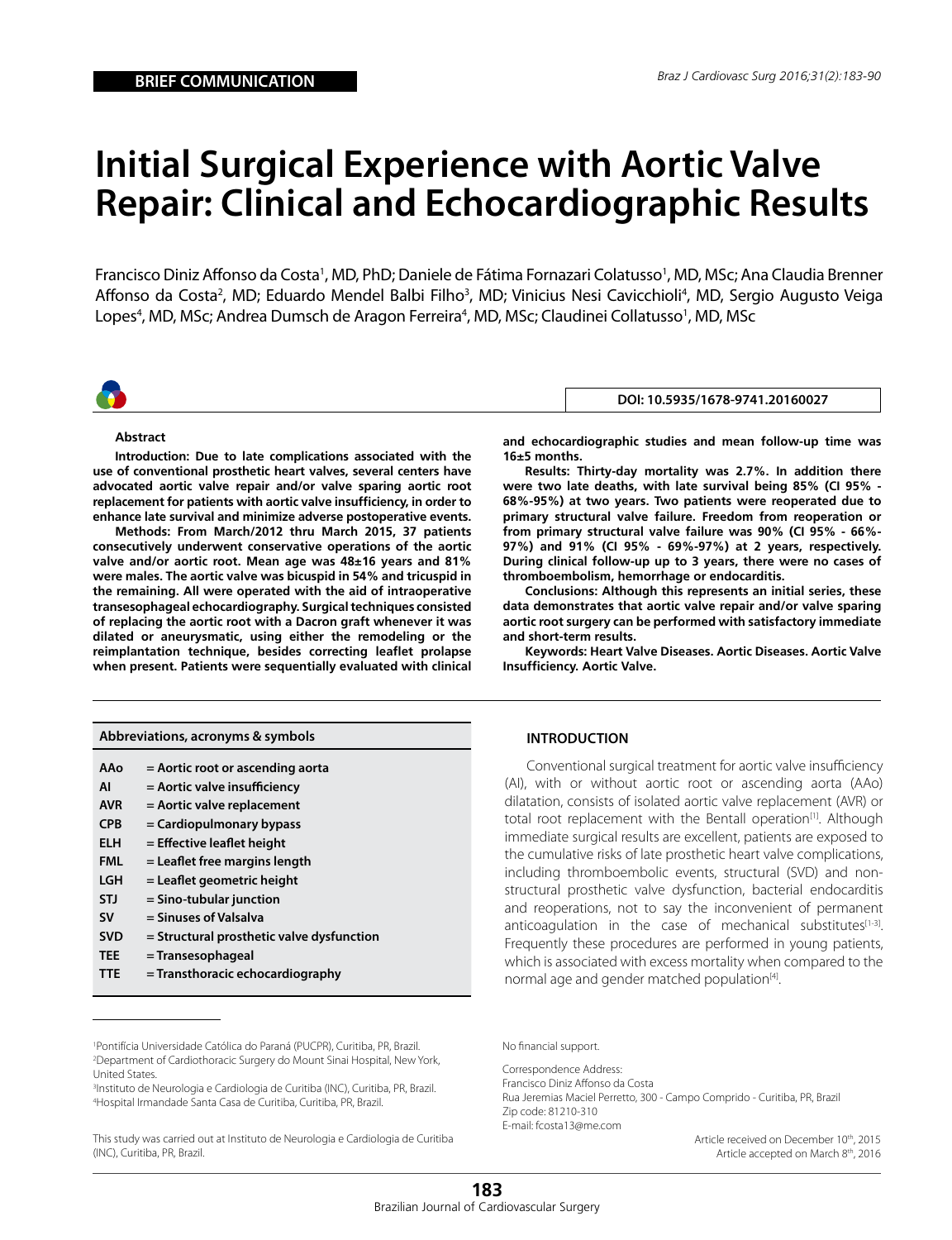In theory, AVR and/or aortic valve sparing operations can restore near normal function and hemodynamics of the aortic valve, reducing or eliminating complications associated with conventional prosthetic heart prosthesis<sup>[5]</sup>. On the other hand, aortic valve repair is associated with a steep learning curve and requires a detailed knowledge and understanding of the anatomy and functional inter-relation of all involved structures, including the aortic cusps, annulus, sinuses of Valsalva (SV), sinotubular junction (STJ) and AAo<sup>[6-8]</sup>.

Although the theoretical principles for the conservative management of the aortic valve are well established<sup>[9]</sup>, several different surgical techniques have been described due to the wide anatomical variations presented during the operations<sup>[10,11]</sup>. However, the long-term results available does not permit to demonstrate the superiority of one specific technique, making aortic repair still subjective, individually based and depending on the best surgeon judgment<sup>[12]</sup>. More recently, Lansac et al.<sup>[6]</sup> have proposed a systematic surgical approach based on well-defined anatomical criteria.

Even taking into account these limitations, several groups have reported excellent immediate results and very encouraging durability with up to 15-20 years of follow-up<sup>[5,10]</sup>. Our experience with aortic valve repair began in 2012, and seemed appropriate to review our immediate and short-term clinical and echocardiographic outcomes, in order to compare with those reported in the international literature and define whether the application of these techniques is safe and reproducible in our midst.

## **METHODS**

This study was submitted to the Research Ethics Committee of Instituto de Neurologia e Cardiologia de Curitiba and is registered under number 42707915.4.0000.5227 in Brazil Platform.

From March 2012 to March 2015, 37 patients with AI  $\pm$  aortic root dilatation consecutively underwent aortic valve repair at Institute of Neurology and Cardiology of Curitiba (INC Cardio) and Santa Casa de Curitiba PUCPR. The average age was 48±16 years (min=21, max=79) and 30 (81%) were male. The aortic valve was bicuspid in 20 (54%) patients and tricuspid in 17 (46%). Nineteen (51%) patients had significant dilation of the aortic root defined as a diameter greater than 45 mm. Demographic data are summarized in Table 1.

Preoperative evaluation included, according to the specific need in each case individually, transthoracic echocardiography (TTE) and/or transesophageal (TEE), chest computed tomography scan or coronary angiography in order to obtain the specific anatomical details involved in valvular dysfunction. Whenever anticipated the possibility of performing an aortic valve repair, all available surgical alternatives were discussed with each patient. For those who opted for a valve repair strategy, the other options were already chosen, in case a conservative approach was not feasible at the time of the operation.

#### **Surgical Technique**

In all cases, monitoring was performed with intraoperative TEE used to quantify and analyze the mechanisms involved in

| Variables                | $n$ (%)              |
|--------------------------|----------------------|
| Gender                   |                      |
| Male                     | 30 (81%)             |
| Female                   | 7 (19%)              |
|                          |                      |
| Age (years)              |                      |
| $21 - 40$                | 15 (40%)             |
| $41 - 60$                | 10 (27%)             |
| >61                      | 12 (33%)             |
| Race                     |                      |
| White                    | 31 (84%)             |
| Mestice                  | 2(5%)                |
| Unknown                  | 4 (11%)              |
| Etiology                 |                      |
| Bicuspid                 | 17 (46%)             |
| Rheumatic                | 1(3%)                |
| Aortic root dilatation*  | 19 (51%)             |
| Acute aortic dissection  | 1(3%)                |
| Aortitis                 | 1(3%)                |
| Endocarditis             | 2(5%)                |
| Associated conditions    |                      |
| Ascending aorta aneurysm | 22 (54%)             |
| Subaortic stenosis       | 1(3%)                |
| Mitral insufficiency     | 4 (10%)              |
| Tricuspid insufficiency  | 1(3%)                |
| Coronary artery disease  | 1(3%)                |
| Aortic insufficiency     |                      |
| Mild                     | 1(3%)                |
| Moderate                 | 12 (32%)             |
| Severe                   | 24 (65%)             |
| LV systolic dimension    | $41\pm7.5(30-61)$    |
| LV diastolic dimension   | $62\pm7.7$ (47 - 80) |
| Ejection fraction        | $60\pm7.4(45-72)$    |
| NYHA functional class    |                      |
| I                        | 10 (27%)             |
| Ш                        | 6 (16%)              |
| $\mid \mid \mid$         | 5(14%)               |
| $\mathsf{IV}$            | 7 (19%)              |
| Unknown                  | 9(24%)               |
| Comorbidities            |                      |
| Diabetes                 | 2(6%)                |
| SAH                      | 19 (51%)             |

**Table 1.** Demographic data and clinical profile

\*Some patients with aortic root dilatation had bicuspid aortic valves.

LV=left ventricle; NYHA=New York Heart Association; SAH=systemic arterial hypertension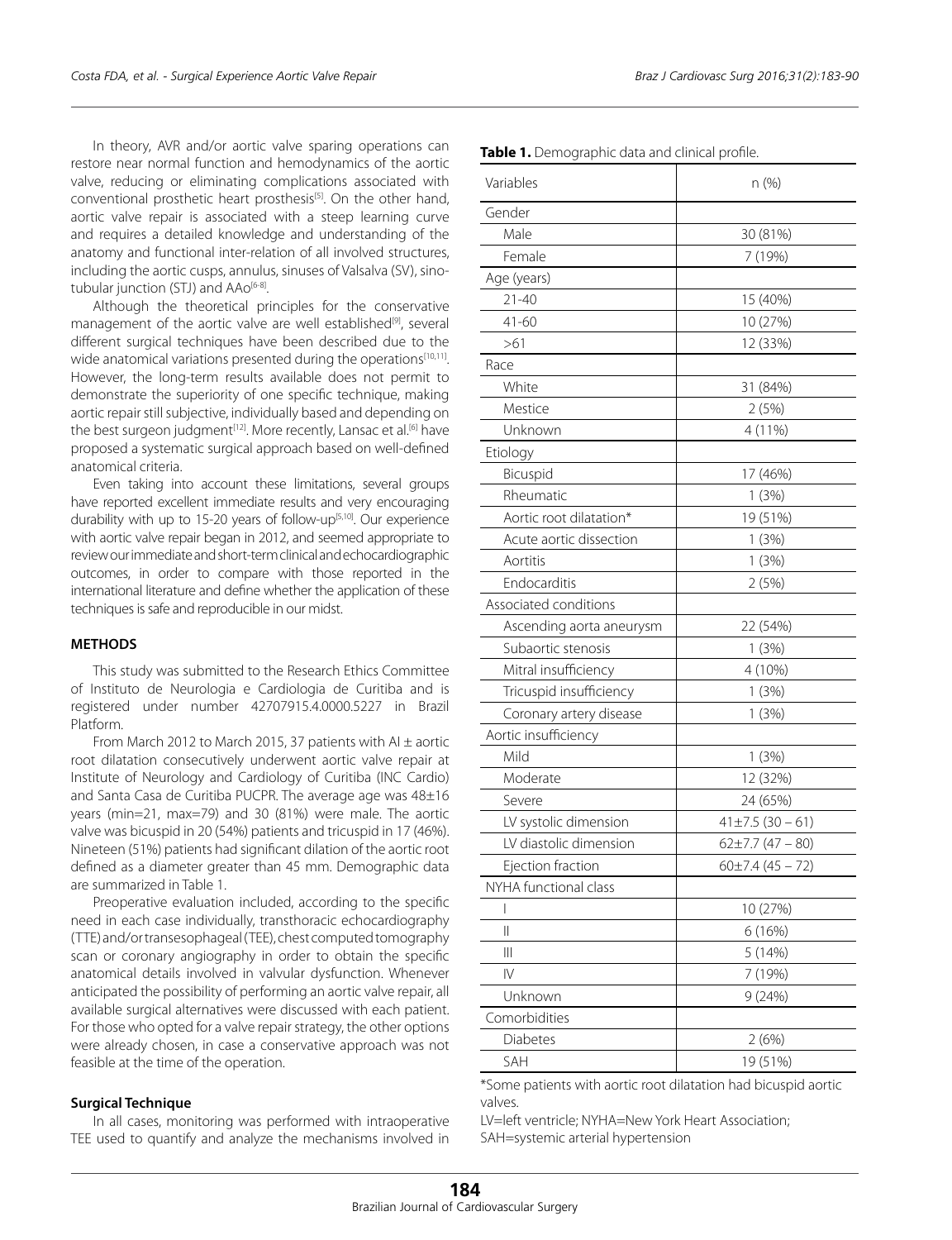valvular insufficiency preoperatively and to ascertain adequate post-surgical valve competence.

The operations were performed with a median thoracotomy with cardiopulmonary bypass (CPB) and moderate hypothermia at 32°C. In cases where an open distal anastomosis was required, the systemic temperature was reduced to 25°C for adequate cerebral protection. Myocardial protection was achieved with infusion of intermittent cold blood cardioplegic solution directly into the coronary ostia. The mean aortic clamping was 85±23 min (min=45, max=131) and the CPB was  $108\pm28$  min (min=60, max=170).

Routinely, a wide circumferential dissection of the aortic root was performed to a level below the lowest point of the cusps insertion in the aortic annulus. This can be laborious and tricky, especially in the area of the right coronary cusp attachment, but right ventricular outflow and septal muscle should be thoroughly dissected away from the aortic wall at this region. After aortic cross-clamping, ascending aorta was circumferentially transected approximately 1 cm above the STJ, and proper exposure of the native valve was obtained. Assessment of aortic valve geometry is not easy in the empty and arrested heart. By using 3 commissural traction sutures, the axis of the aortic valve may be oriented towards the surgeon's view. Moreover, by applying a vertical and outward tension on those sutures, the cusps can be stretched, facilitating the comparison between the free margin's height and length.

Valve analysis included meticulous observation of every anatomical structure, including the dimensions of the aortic annulus, the sinuses and STJ, and detailed inspection of the valve cusps, paying attention to its texture and the presence of fenestrations. The judicious judgment of the dimensions of the leaflets included the evaluation of its geometric height (LGH), the length of their free margins (FML) and its insertion in the aortic annulus to estimate the possible degree of prolapse in one or more cusps.

Prolapse identification was performed by comparing the height of one leaflet with the adjacent one, and/or by measuring its effective height (ELH) with the aid of a Schaefers caliper. In the case of prolapse of 1 or 2 cusps, the reference height can be taken from the nonprolapsing cusp or cusps. Whenever identified some degree of prolapse, the same has been corrected by reducing the length of the free edge through central plication with 6-0 polypropylene sutures. When this plication was quite extensive, the excess resulting tissue in the middle of the leaflet was resected and reapproximated with interrupted sutures. Prolapse of all 3 cusps is rare in the native AV, but it occasionally can be induced after a valve-sparing procedure. In this situation, the reference used to correct prolapse can be the middle height of the commissures, or it can be determined with the Schaefer's caliper. In type 0 bicuspid valves, cusp prolapse correction is performed as for tricuspid AVs, with either a nonprolapsing cusp as the reference or restoration of the height of coaptation to the middle height of the commissures. In type 1 valves, the median raphe is addressed first. If the raphe is relatively mobile and only mildly thickened and fibrosed, it is preserved and shaved. If the raphe is restrictive or calcified, a parsimonious triangular resection of this tissue is performed. Next, the quantity of remaining cusp tissue is assessed by putting the 2 arms of a 6-0 polypropylene suture on the free margin of the conjoint cusp, on either side of the resected raphe. At this point, lack of cusp restriction and good valve opening are signs of the presence of adequate cusp tissue. The leaflet edges are reapproximated primarily when adequate cusp tissue is present; in the absence of adequate tissue, a triangular autologous treated or bovine pericardial patch is used for cusp restoration. Next, the free margins of both cusps are compared for the presence of any prolapse, which is corrected with free margin plication or resuspension.

In cases with marked dilation of the aortic root ( $\geq 45$  mm), resection of all aneurysmal tissues of the SV, the STJ and AAo was performed, and the reconstruction made by the reimplantation technique described by David & Feindel<sup>[13]</sup> or the remodeling technique described by Sarsam & Yacoub<sup>[14]</sup>. In general, we have used the David reimplantation technique for patients with dilated annulus and reserved the Yacoub technique when the diameter of the aortic annulus is the normal range. However, in some instances, annular reduction with an external circumferential Dacron strip followed by an aortic remodeling graft as proposed by Lansac et al.<sup>[6]</sup> has been performed.

For the reimplantation technique, the proximal suture line is made with 6 pledgeted sutures (3 at each interleaflet triangle and 3 below the nadir of each leaflet attachment) placed from the inside the left ventricular outflow tract, and exiting outside the aortic root and geometrically anchored at proper points in the Dacron graft. With this proximal suture line, any annular dilatation will be corrected and set to the desired diameter. Then, under tension, the commissures are resuspended inside the graft and the remnants of the aortic sinus wall are carefully sutured in a scalloped fashion with running 5-0 polypropylene sutures. At this stage, cusp heights are reassessed, as induced cusp prolapse may occur, and one or two additional stitches at the free margin may occasionally be necessary. The coronary ostia are then reimplanted in their corresponding locations with running sutures of 5-0 or 6-0 polypropylene sutures. At this stage, valve competency is visually analyzed and can be estimated by pressurizing the aortic graft with cardioplegic solution. The final step is the distal anastomosis in the ascending aorta or the proximal aortic arch.

For the remodeling technique, the Dacron graft is trimmed proximally to create two or three tongues that will be sutured to the remnants of the aortic wall with running 5-0 polypropylene sutures. These sutures start at the base of the sinus wall running each side to the top of the commissures, taking care not to damage the valve leaflets. The coronary reimplantation and distal anastomosis are performed in the same fashion as in the David's technique. For the remodeling technique, the aortic annulus was reduced with an external Dacron strip whenever its diameter was greater than 25 mm.

The diameter of the Dacron graft varies depending on the technique used for aortic reconstruction, but was mainly determined based on visual analysis of the valve apparatus, by estimating the sum of FML and/or by measuring the distance between the base of subcommissural triangle between the nonand left coronary cusps up to the top of this commissure on the aortic wall. In general larger grafts are used for the reimplantation technique, as smaller grafts may over correct the aortic annulus.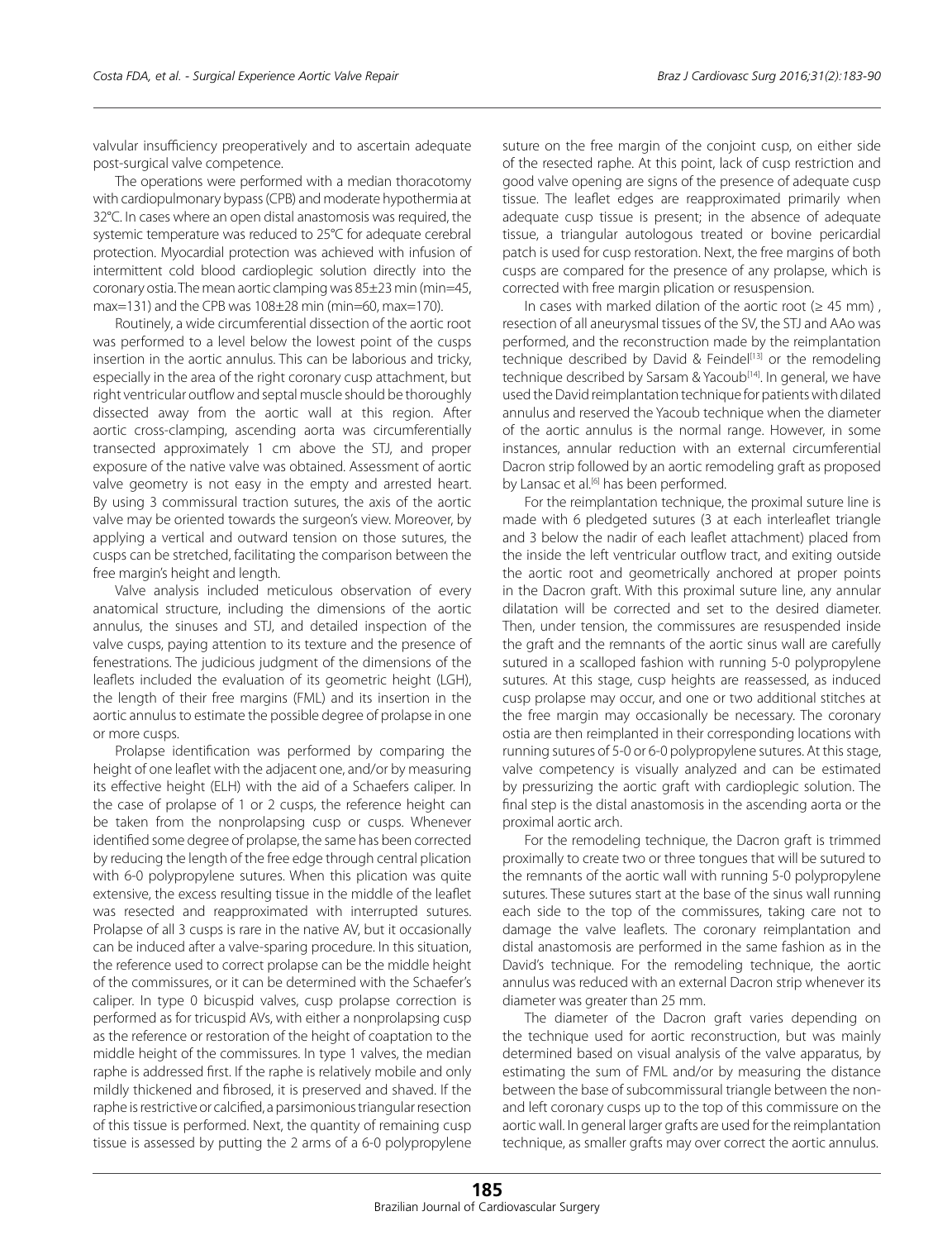|  |  |  |  |  | Table 2. Surgical data. |
|--|--|--|--|--|-------------------------|
|--|--|--|--|--|-------------------------|

| Surgical procedures                    | n (%)    |
|----------------------------------------|----------|
| Root replacement with Dacron graft     |          |
| Reimplantation (David technique)       | 8 (22%)  |
| Remodeling (Yacoub technique)          | 11 (30%) |
| Plication of one or more cusps         | 22 (59%) |
| Raphe resection                        | 2(5%)    |
| Free margin shaving                    | 6(16%)   |
| Annular reduction – trigone to trigone | 6(16%)   |
| Circumferential annular reduction      | 8 (22%)  |
| Patch leaflet reconstruction           | 1(3%)    |
| Subcommissural plication               | 1(3%)    |
| Ascending aorta replacement            | 22 (54%) |
| <b>Associated Procedures</b>           |          |
| Subaortic membrane resection           | 1(3%)    |
| Mitral valve repair                    | 4 (10%)  |
| Tricuspid valve repair                 | 1(3%)    |
| Coronary artery bypass grafting        | 1 (3%)   |
| Left atrial ablation                   | 1(3%)    |

The procedures performed in our patients are listed in Table 2 and illustrated in Figures 1 and 2.

#### **Postoperative Clinical Evaluation**

All patients underwent control TTE before hospital discharge, and were asked to return in our clinic at 3, 6 and 12 months postoperatively, and yearly thereafter. In those who did not return, the information was obtained with the reference cardiologist or by direct telephone contact with patients. Clinical follow-up could be performed in all patients. The mean followup was 16±5 months (min=0.1, max=36).

Anticoagulation was indicated only in patients with

associated mitral valve disease and/or those with atrial fibrillation, or in the case of a thromboembolic event postoperatively. The occurrence of postoperative complications were defined and reported in accordance with well established guidelines. For the functional analysis of the repaired valves, primary structural dysfunction was considered in any case with moderate or severe AR or a mean gradient greater than 40 mmHg.

# **Statistical Analysis**

Statistical analysis was performed using the "Prism 6" Mac program. Continuous variables were reported as mean ± standard deviation and were compared with Student t-test when appropriate. Categorical variables were expressed as percentages and analyzed with the chi -square test. The curves of late survival and event-free survival were built with the Kaplan-Meier method.

# **RESULTS**

#### **Early and Late Mortality**

The 30-day mortality was 2.7% (1/37). This single death, due to uncontrollable intraoperative bleeding, occurred in a patient with AI and late aneurysmal dilatation of the aortic root after previous correction of an acute aortic dissection performed in another service a few months before.

The incidence of immediate postoperative morbidity was low, and included four cases of postoperative AF, a case of kidney failure not requiring dialysis and one case of stroke that caused bilateral hemianopsia with partial recovery leaving no other sequelae. Two patients required drainage puncture for presenting pericardial effusion in the first 30 days of evolution. There were no reoperations due to bleeding. The length of stay in the intensive care unit varied from 1 to 5 days, with an average of 2.1 days.

There were two late deaths. The first was during a reoperation for primary structural dysfunction of the valve repair, six months after the initial operation. Another patient died of cancer 20 months later. By the Kaplan-Meier estimate, late survival was 85% (CI 95% - 68%-95%) at 2 years of follow-up (Figure 3).



**Fig. 1** - *A- bicuspid aortic valve type 1 with the raphe between the left and right coronary cusp. Fibrotic thickening of the free margins and the median raphe can be seen. Severe prolapse of the fused cusp. Aorta above the STJ with important aneurysm. B - Surgical correction included the circumferential circular external reduction of the aortic annulus ring with Teflon strip, shaving of the fibrotic portions of the fused cusp and prolapse correction. At the end, both cusps are at the same level and with appropriate effective heights. C - Final aspect of the operation. The ascending aorta was replaced by Dacron tube.*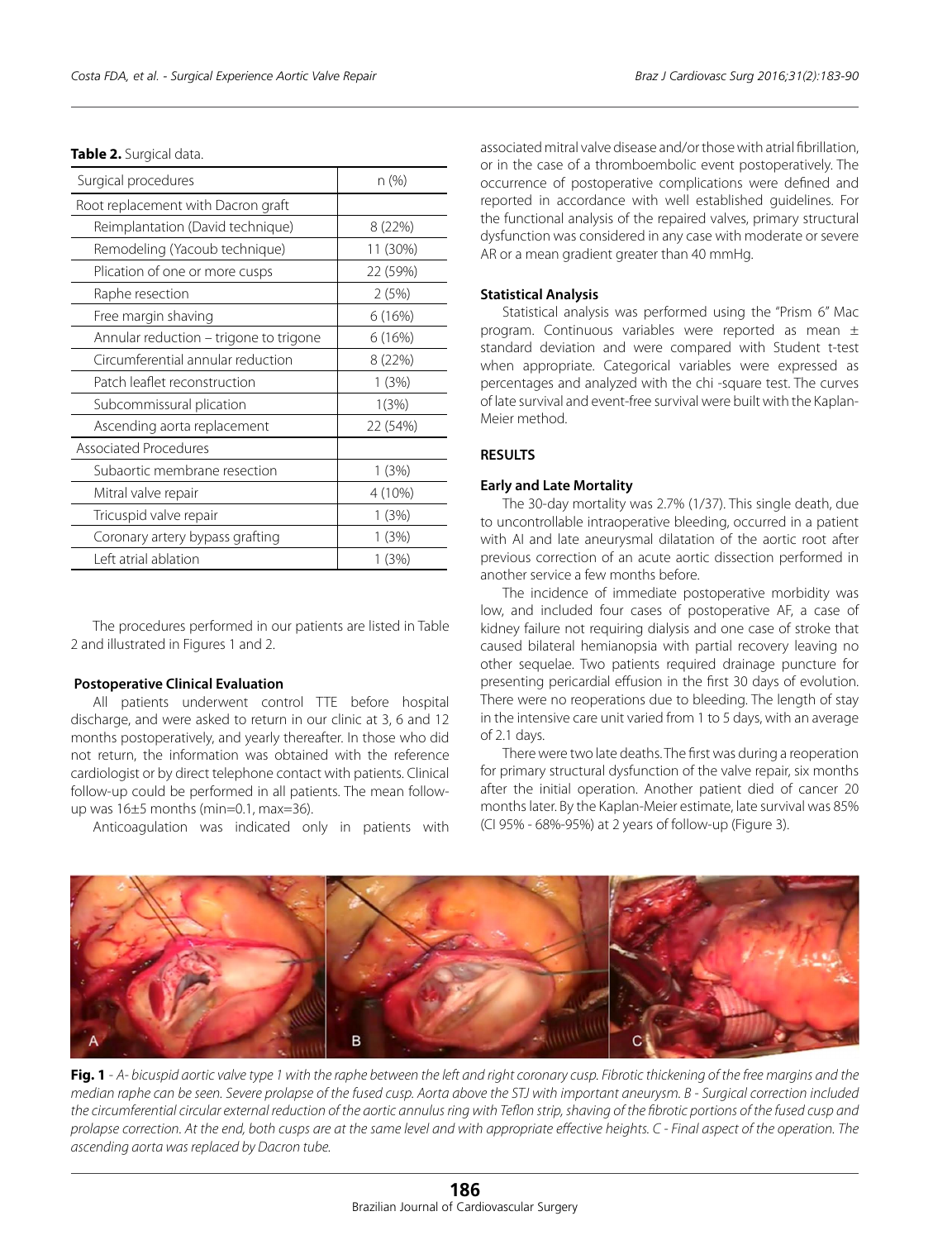

**Fig. 2** – *A - Bicuspid aortic valve, with thickening of the free edges, prolapse of the fused cusp. There were significant dilation of the ring and the entire aortic root. B - Correction was made by the reimplantation technique (David), and leaflet prolapse correction, requiring plication of both cusps for adequate valve competence. C - Intraoperative echocardiogram before correction, demonstrating valve prolapse and important degree of AI. D - Intraoperative echocardiogram after correction, showing good surface of coaptation of the cusps and a competent valve.*



**Fig. 3** - *Late survival.*

# **Clinical Follow-up, Thromboembolism, Hemorrhage and Endocarditis**

In the follow-up period, most patients showed excellent functional capacity, with 29 in functional class I, four in functional class II and only two patients, both requiring reoperation, were in class III. In the late period there was no case with thromboembolic, hemorrhagic or infectious complications.

# **Reoperations**

Two patients had progressive severe AI and required reoperation. The first patient had originally tricuspid valve with severe AI associated with aneurysm of the aortic root. Surgical repair consisted of aortic root replacement with a Dacron tube by the Yacoub technique plus central plication of non-coronary cusp. Although aortic valve regurgitation was only trivial in the immediate postoperative period, he developed acute AI at six months of follow-up. During reoperation, we found rupture of the coronary leaflet in the commissural region due to abrasion of the same along the suture line in the Dacron graft. He underwent an aortic homograft root replacement, but died during this procedure. The second patient with bicuspid aortic valve underwent valve repair which consisted of external reduction of the aortic annulus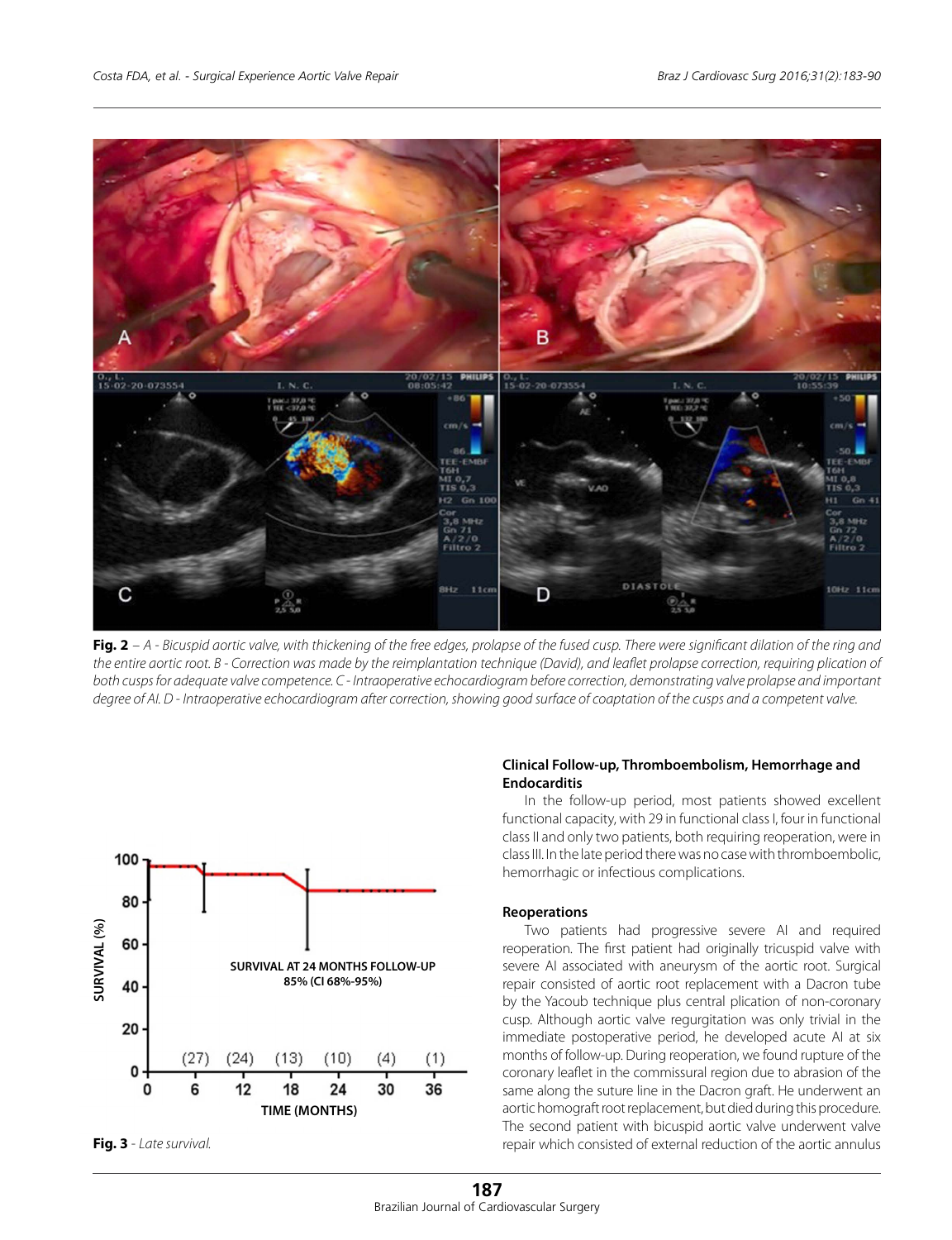

with a Teflon strip extending from the trigone to trigone plus extensive plication and resection of the free margin of the fused cusp. This patient developed progressive AI, requiring reoperation at 14 months of follow-up. During reoperation, dehiscence was found in the leaflet plication suture with moderate to important thickening at the leaflet edges. The reoperation consisted of a Ross procedure, with an uneventful recovery.

By the Kaplan-Meier curve, 90% (CI 95% - 66%-97%) of patients are free from reoperation at 3 years of follow-up (Figure 4A).

## **Functional Evaluation of the Repair**

All patients underwent at least one echocardiogram in the late period, and the average echocardiographic follow-up was 10±6 months (min=0.5, max=29). Aside from the two patients who developed moderate or severe AR and were reoperated, all the others are stable with no, trivial or mild AI. During this short period of follow-up, cusp mobility is well preserved without signs of leaflet thickening. Leaflet coaptation has been maintained with effective coaptation height  $\geq$  5 mm in all patients. The mean gradient in the late postoperative period was 11±9 mmHg (min=3, max=26), with no patient with a peak gradient greater than 40 mmHg. By the Kaplan-Meier curve, 91% of the patients (CI 95% - 69%-97%) are with normal functioning aortic valve two years after the procedure (Figure 4B).

## **DISCUSSION**

After four decades of accumulated experience, mitral valve repair is considered the procedure of choice in the surgical treatment of organic mitral regurgitation. However, its acceptance and applicability could only be widely generalized after the techniques have been standardized to allow consistent and reproducible early and late results<sup>[15-21]</sup>. Based on these concepts, and with better anatomical and physiological knowledge of the "aortic valve apparatus", several centers started using aortic valve repair with progressively more satisfactory results<sup>[6,12,16,17]</sup>. In our country, the only meaningful series of aortic valve sparing/repair operations was reported by Dias et al.<sup>[22]</sup>.

More recent studies have clarified in detail the anatomical relationships of the different structures of "aortic valve apparatus" and allowed the understanding of complex functional interrelationship between the valve and the aortic root. This has enabled the development of techniques that restore valve competence and allows physiological flow patterns in the left ventricular outflow tract and the aortic root<sup>[8,18]</sup>.

This study confirmed that aortic valve repair and/or aortic root replacement surgery sparing the native valve could be used with good immediate and short-term results in the surgical treatment of AI due to various etiologies. Early mortality reported by other centers ranged from 0.8% to 4.6%, but the comparison of results is quite difficult, given the differences in indications and clinical profile of the operated patients<sup>[11,19-22]</sup>. Our immediate mortality of 2.6% can be considered quite acceptable, given the complexity of some cases involving acute aortic dissection, reoperations and aneurysms involving the aortic arch. Our only death occurred in a patient with aneurysmal dilatation of the aortic root after previous correction of acute dissection, with important anatomical distortions and tissue fragility.

Restore valve competence systematically still remains a challenge, especially when accumulated surgical experience is still small<sup>[6,23]</sup>. Analysis of the data reported in the literature clearly show that the success of the operation depends upon the individual expertise and the volume of cases operated. Data from the Society of Thoracic Surgeons revealed that less than 5% of the analyzed centers performed more than 16 cases operations involving the aortic root annually, and that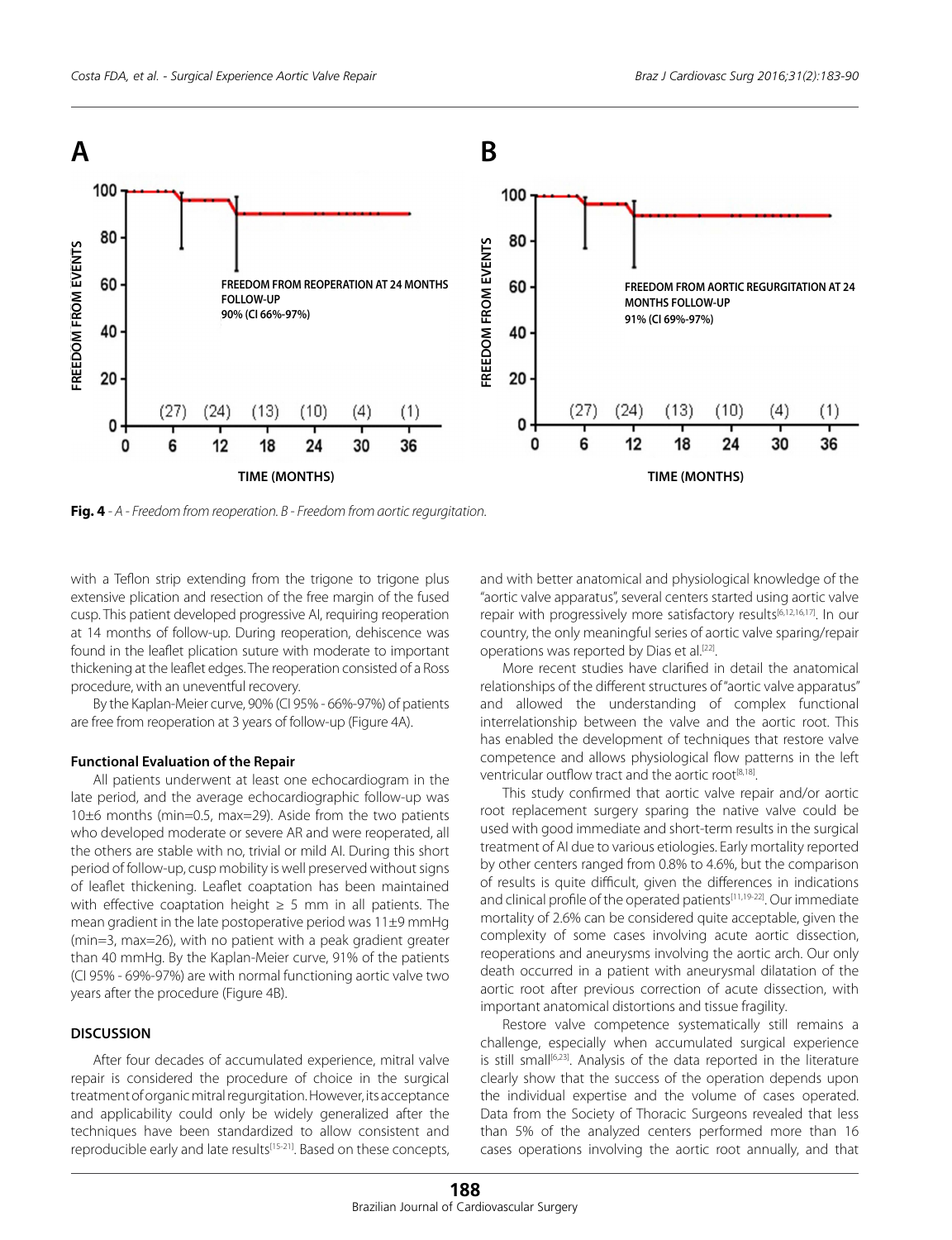conservative operations represent less than 20% of the operated cases[24]. These numbers suggest that aortic valve repair should be concentrated in specialized reference centers dedicated in performing these techniques in a routine basis.

The incidence of intraoperative residual or recurrent AI with up to 1 year of follow-up can reach up to 30%, depending on the techniques employed<sup>[6,23]</sup>. Its most frequent causes are the residual prolapse of one or more cusps or failure to properly correct annular dilation over 25  $mm^{[5,6,19,25]}$ . In this sense, it is mandatory to have intraoperative monitoring with TEE, as the simple visual inspection or testing aortic valve with saline injection in its flaccid state often underestimate residual prolapses and are unsuitable for the determination of the ELH and the coaptation surface after procedure.

To achieve lasting results, it is necessary that at the end of the repair procedure not only the valve is competent, but also that the valve cusps coaptation line is in a plane corresponding to approximatelly half the height of the SV<sup>[9,26]</sup>. This concept was first described subjectively by El Khoury et al.<sup>[9]</sup>, and later reemphasized and objectively measurable with the concept of ELH introduced by Schaefers et al.<sup>[26]</sup>. This height can be measured during the operation with a specific caliper, and then confirmed by TEE on the beating heart after termination of CPB. With this methodology, we found the need to act aggressively to correct the FML of the leaflets in 59% of the cases, which certainly contributed to our low incidence of immediate postoperative AI, and maintenance of these results by up to 3 times years of follow-up.

In cases with marked dilation of the aortic root, there are controversies about the best technique to be employed, reimplantation *versus* remodeling<sup>[13,14]</sup>. The reimplantation technique has the advantages of always correcting annular dilatation and be more hemostatic, but it is more laborious and at the end of the procedure, the valve is inserted into a straight tube without SV that prevents the physiological movement of subcommissural triangles. In theory, these geometric changes would increase stress on the valve due to abnormal opening and closing movements of the leaflets, besides allowing direct contact of the cusps to the graft wall<sup>[6,10]</sup>. Despite these considerations, David<sup>[16]</sup> demonstrated excellent long-term results with this technique, with 94% of patients free from reoperation and 74% free from moderate or severe AI after 20 years of follow-up. In addition, there is the possibility of creating neo SVs with some technical refinements such as in the David V modification or by the use of Dacron grafts that already have performed SV (Valsalva graft)<sup>[27]</sup>. On the other hand, the remodeling technique is faster, and is considered more physiological for creating new SV, avoiding some of the disadvantages of the reimplantation technique. However, this technique is more prone to bleeding, and does not correct any eventual associated annular dilatation<sup>[9,17]</sup>. Alternatively, as proposed by Lansac et al.<sup>[6]</sup>, the remodeling technique may be combined with a separate external annular support ring to correct the annular dimensions, a unique strategy to have the advantages of the two previous techniques simultaneously.

The judgment in which patients would be better served by conservative techniques is still rather speculative, since there are no randomized studies comparing the long-term results of valve repair against valve replacement with biological and/or mechanical prostheses[1,3,22]. However, some series with longterm follow-up seems to indicate that patients undergoing aortic valve repair have long-term survival approaching the normal matched population for age and gender, as opposed to conventional valve prostheses where life expectancy is reduced, especially in young patients<sup>[4,5,16,25]</sup>. In our series we had only one late death from cardiac causes, however, we will need larger series with longer follow-up to confirm these trend.

Our clinical observations also confirm the excellent quality of life after aortic valve repair. We observed excellent functional capacity, absence of thromboembolic, hemorrhagic and infectious complications, and a significant number of patients do not require any cardiotonic and/or anticoagulant medications.

One concern with aortic valve repair is the possible need for reoperation<sup>[6,10]</sup>. In our series, we had two reoperations for primary structural dysfunction that can be attributed to technical failures that could have been avoided if our experience with these procedures were greater. As a result of certain subjectivity and the somewhat "artistic" aspect of these operations, an initial learning curve could already be anticipated<sup>[23]</sup>. At any rate, our 90% freedom from reoperation at 24 months, compares favorably with other published studies<sup>[6,23]</sup>.

Aside from these two cases and despite the clinical and echocardiographic follow-up time is still very limited and do not allow more definitive conclusions, we have not observed increased levels of AI in the first 12-24 months of follow-up. Some demographic, anatomical and technical aspects such as age, diameter of the valve annulus, ELH post correction, commissural orientation lesser than 160º in bicuspid valves and the need to use patches to fix defects in the leaflets were described as risk factors for late AI and need for reoperation<sup>[25]</sup>. As our series is still early and has a small number of cases, we were unable to analyze the importance of these variables.

As noted in this study, 40% of patients were aged between 20-40 years. In our service, young aortic patients were routinely treated by the Ross operation. However, the analysis of our longterm results of up to 18 years of follow-up with this operation demonstrated unequivocally that patients with AI and annular dilatation had a greater need for reoperation due to recurrent AI or aneurysmal dilatation of the pulmonary autograft<sup>[28]</sup>. It seems to us that it is precisely in this sub-group of patients, the valve repair techniques may result in less need of late reoperations, but only with the continued clinical observation is that we will have more conclusive answers.

# **CONCLUSION**

In conclusion, the results presented here demonstrate that, despite representing an initial series, aortic valve repair and/ or aortic root replacement operations preserving the native valve can be performed safely and with satisfactory immediate and short-term results. A detailed anatomical knowledge and adherence to the technical principles of correction, always confirmed by intraoperative TEE seem essential to obtain consistent results. Continuous surveillance of patient outcomes and echocardiographic results will determine the role of these operations in patients with aortic insufficiency.